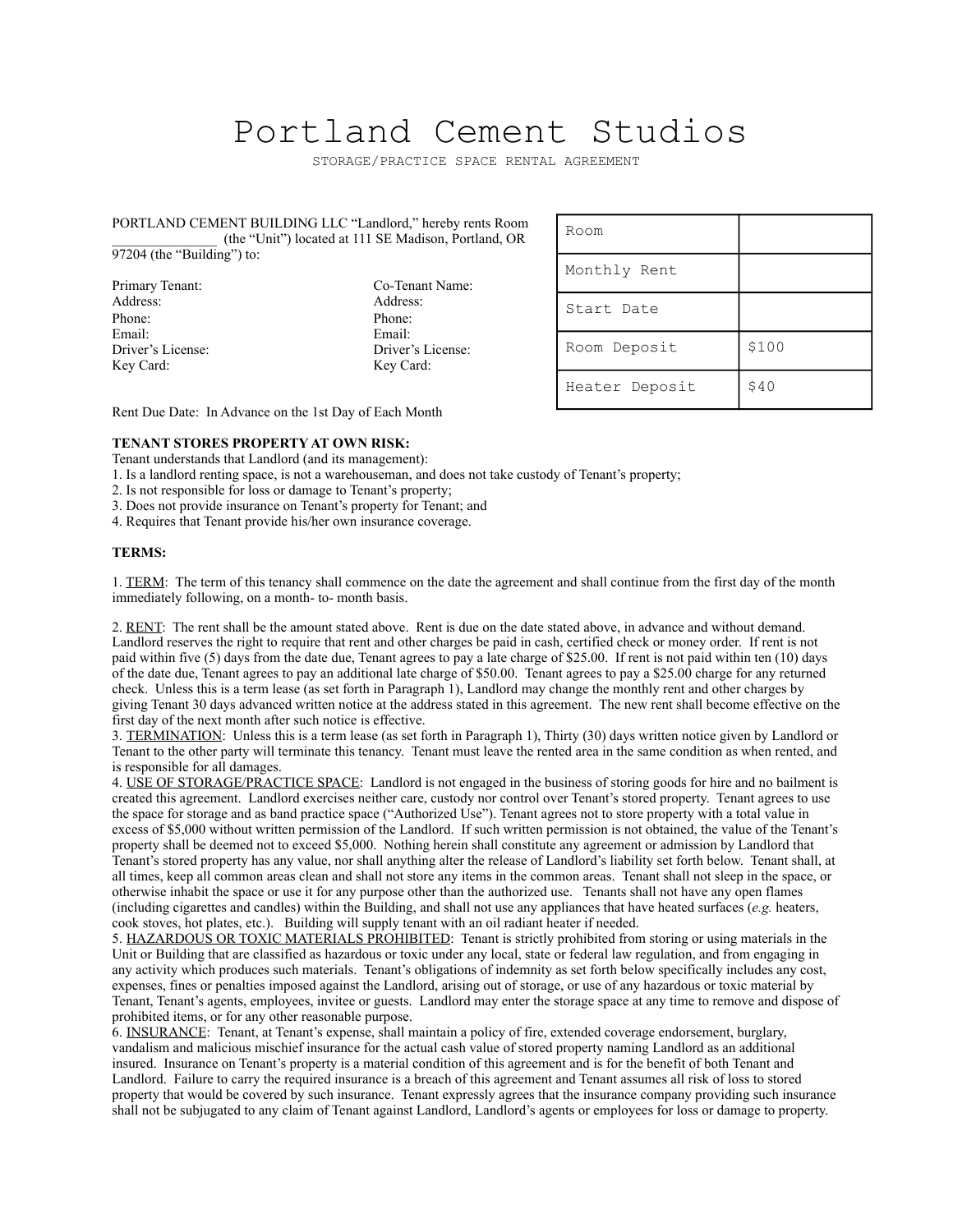7. RELEASE OF LANDLORD'S LIABILITY FOR PROPERTY DAMAGE: All personal property stored within or upon the storage area by Tenant shall be at Tenant's sole risk. Landlord and Landlord's agents and employees shall not be liable for any loss of or damage to any personal property at the storage area arising from any cause whatsoever including, but not limited to, burglary, mysterious disappearance, fire, water damage, rodents, Acts of God, the active or passive acts or missions or negligence of the landlord, Landlord's agents or employees.

8. RELEASE OF LANDLORD'S LIABILITY FOR BODILY INJURY: Landlord, and Landlord's agents and employees, shall not be liable to Tenant or its agents, members, employees, or invitees, for injury or death as a result of use of the Unit or Building, even if such injury is caused by the active or passive acts or omissions or negligence of the Landlord, or Landlord's agents or employees.

9. INDEMNITY: Tenant agrees to indemnify, hold harmless and defend Landlord from all claims, demands, actions or causes of action (including attorney's fee and all costs) brought by others arising out of Tenant's, or its agents', members', employees' or invitees' use of the Unit or Building, including claims for Landlord's active negligence.

10. DEFAULT AND LANDLORD'S LIEN**: Landlord is hereby given a lien on the Tenant's stored property for rent and other charges becoming due under this agreement. In the event Tenant defaults on Tenant's obligation to pay rent and other charges. Landlord may sell Tenant's property in a manner consistent with the laws of the State of Oregon.** 

11. DISCLOSURE OF LIENS: Tenant is required to disclose any lienholder or secured parties who have an interest in property that is or will be stored within Tenant's storage area.

12. LOCKS: Tenant shall be provided a key to the Building and Unit, and shall not change the Unit lock without Landlord's permission.

13. TENANT ACCESS: Tenant's access to the premises may be conditioned in any manner deemed reasonably necessary by Landlord in order to maintain order on the premises.

14. LANDLORD'S RIGHT TO ENTER: Tenant grants Landlord, Landlord's agents or representatives of any government al authority, including police and fire officials, access to the Unit. Tenant will be notified within three (3) days after any such access.

15. PROPERTY LEFT ON THE PREMISES: Landlord may dispose of any property left on the premises by Tenant after Tenant has terminated his or her tenancy. Tenant shall be responsible for paying all costs incurred by Landlord in disposing of such property.

16. NOTICES: All notices required by this rental Agreement shall be sent first class mail postage pre-paid to Tenant's last known address. Notices shall be deemed given when deposited in the United States mail. Tenant agrees that any such notice is conclusively presumed to have been received by Tenant five (5) days after mailing, unless returned to Landlord by the U.S. Postal Service. All statutory notices shall be sent as required by law.

17. SUCCESSION: All of the provisions in this rental Agreement shall apply to, bind, and be obligatory upon the Tenant's heirs, assigns, executors, administrators, representatives, and successors. This agreement may not be transferred without the expressed written agreement of the Landlord.

18. WAIVER: No waiver by Landlord, Landlord's agents and employees, of any breach or default by Tenant in the performance of any covenant, condition or tern contained in this agreement shall constitute a waiver of any subsequent breach or default in the performance of the same or any other covenant, condition or term.

19. NO WARRANTIES: Landlord, Landlord's agents or employees as to the suitability of the storage area for Tenant's intended use give no expressed or implied warranties. Landlord disclaims and Tenant waives any implied warranties of suitability or fitness for a particular use.

20. NO ORAL AGREEMENTS: This rental agreement contains the entire agreement between Landlord and Tenant, and no oral agreements shall be of any effect whatsoever. Tenant acknowledges that no representations or warranties have been made with respect to the safety, security or suitability of the storage are for the storage of Tenant's property, and that Tenant has made his own determination of such matters solely from inspection of the storage area. Tenant agrees that he is not relying, and will not rely, upon any oral representation made by Landlord or by Landlord's agents or employees purporting to modify or add to this rental agreement. Tenant understands and agrees that both parties may modify his agreement only in writing.

21. CHANGE OF ADDRESS: It shall be the duty of the Tenant to furnish the Landlord notification, in writing, of any change of Tenant's address or phone number.

22. ENFORCEABILITY: If any part of this rental agreement is held to be unenforceable for any reason, in any circumstance, the parties agree that such part shall be enforceable in other circumstances, and that all the remaining parts of this agreement will be valid and enforceable.

DATED PORTLAND CEMENT BUILDING LLC

Tenant Signature:

Printed Name:

Co-Tenant Signature:

Printed Name: